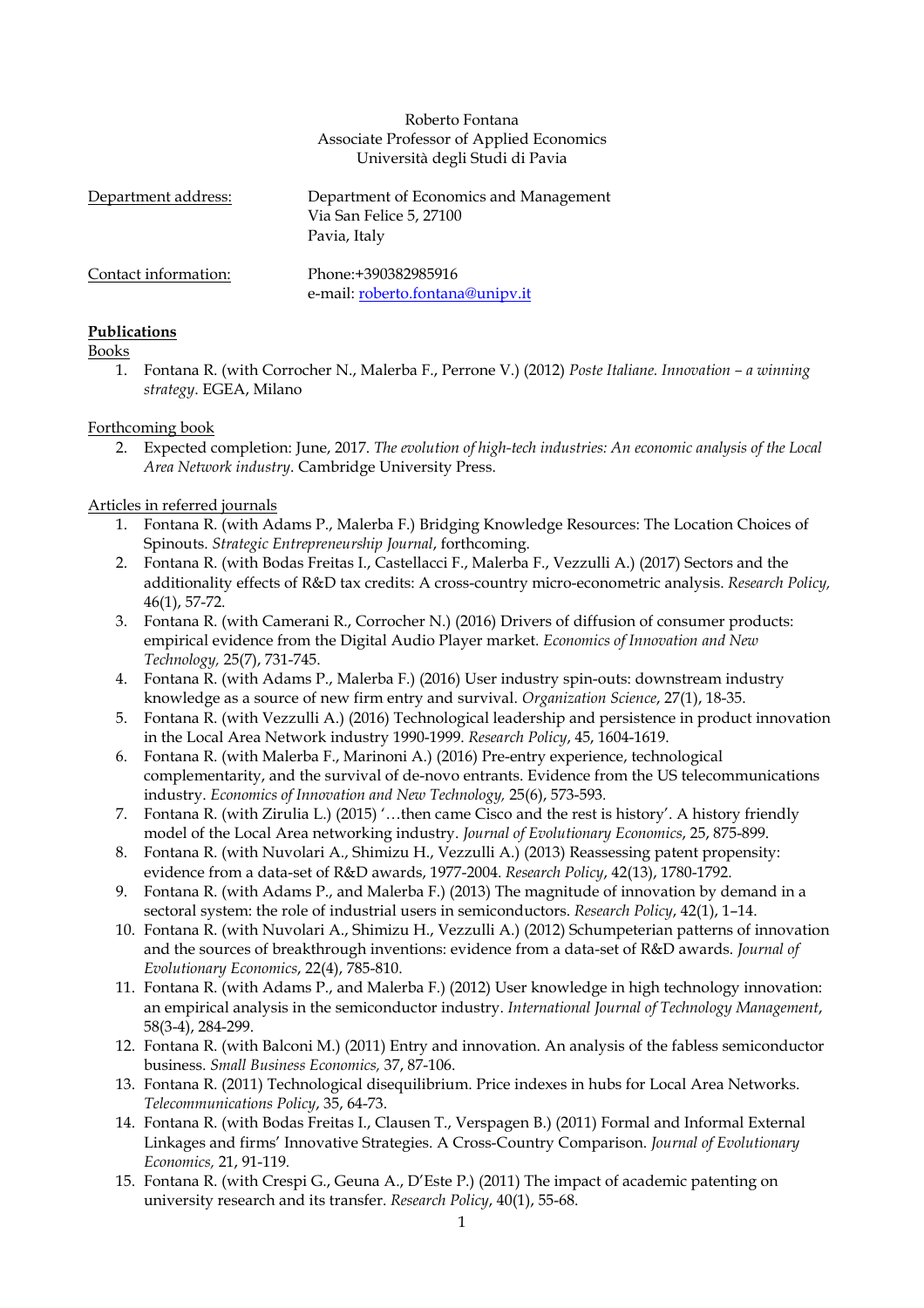- 16. Fontana R. (with Malerba F.) (2010) Entry, demand and survival in the semiconductor industry. *Industrial and Corporate Change*, 19(5), 1629-1654.
- 17. Fontana R. (with Nesta L.) (2010) Pre-entry Experience, Post-entry Learning and Firm Survival. Evidence from the Local Area Networking Switch Industry. *Structural Change and Economic Dynamics*, 21(1), 41-49.
- 18. Fontana R. (with Nesta L.) (2009) Product innovation and survival in a Hi-Tech industry. *Review of Industrial Organization*, 34(4), 287-306.
- 19. Fontana R. (with Nuvolari A. and Saviotti P.P.) (2009) Introduction to the Journal of Evolutionary Economics special issue: the product characteristics approach to innovation studies (Fontana R. Nuvolari A. and Saviotti P.P. editors). *Journal of Evolutionary Economics*, 19(4), 463-469.
- 20. Fontana R. (with Castaldi C. and Nuvolari A) (2009) 'Chariots of Fire': the Evolution of Tank Technology 1915-1945. *Journal of Evolutionary Economics*, 19(4), 545-566.
- 21. Fontana R. (with Nuvolari A. and Verspagen B.) (2009) Mapping technological trajectories as patent citations networks. An application to data communications standards. *Economics of Innovation and New Technology,* 18(4), 311-336.
- 22. Fontana R. (2008) Competing technologies and market dominance: standard 'battles' in the Local Area Networking industry. *Industrial and Corporate Change,* 17(6), 1205-1238.
- 23. Fontana R. (with Guerzoni M.) (2008) Incentives and uncertainty: an empirical analysis on the role of demand upon innovation. *The Cambridge Journal of Economics,* 32(6), 927-946.
- 24. Fontana R. (with Corrocher N.) (2008) Expectations, network effects and timing of technology adoption: some empirical evidence from a sample of SMEs in Italy. *Small Business Economics,* 31(4), 425-441*.*
- 25. Fontana R. (with Corrocher N.) (2008) Objectives, obstacles and drivers of ICT adoption. What do IT managers perceive? *Information Economics and Policy,* 20(3), 229-242.
- 26. Fontana R (with D'Este P.) (2007) What drives the emergence of entrepreneurial academics? A study on collaborative research partnerships in the UK. *Research Evaluation*, 16(4), 257-270.
- 27. Fontana R. (with Nesta L.) (2007) Innovation et selection des firmes de l'industrie des equipements en reseaux locaux, *Revue de l'OFC*E, 100(1), 121-142.
- 28. Fontana R. (2007) Technical change, prices and communications technology: insights from the Local Area Networking industry, *Technological Forecasting & Social Change*, 74(3), 313-330.
- 29. Fontana R. (with Geuna A., and Matt M.) (2006) Factors affecting University-Industry R&D projects: the importance of searching, screening and signalling, *Research Policy*, 35(2), 309-323
- 30. Fontana R. (with Nesta L.) (2006) Product Entry in a fast growing industry: the LAN switch market, *Journal of Evolutionary Economics*, 16(1-2), 45-64

### Chapters in books

- 31. Fontana R. (with Malerba F., Marinoni A.) (2015) Knowledge intensive entrepreneurship in different sectoral systems: a taxonomy. In Malerba F., Caloghirou Y., McKelevey M., Radosevic S. (eds.) *Dynamics of knowledge intensive entrepreneurship: business strategy and public policy*, Routledge.
- 32. Fontana R. (with Camerani R., Corrocher N.) (2015) Competing for product innovation in knowledge intensive industries. The case of the Digital Audio Player industry. In Malerba F., Caloghirou Y., McKelevey M., Radosevic S. (eds.) *Dynamics of knowledge intensive entrepreneurship: business strategy and public policy*, Routledge.
- 33. Fontana R. (with Malerba F.) (2014) Innovation Diffusion. In Teece D., Augier M. (eds.), *Palgrave Encyclopedia of Strategic Management*, Palgrave.
- 34. Fontana R. (with Nuvolari A., Shimizu H., Vezzulli A.) (2013) Schumpeterian patterns of innovation and the sources of breakthrough inventions: evidence from a data-set of R&D awards. In Andersen, E.S., Pyka A. (eds.) *Long Term Economic Development*, Springer.
- 35. Fontana R. (with Brusoni S.) (2010) Incumbents strategies for platform competition: shaping the boundaries of creative destruction. In Leoncini R., De Liso N. (eds.) *Internationalization, Technological Change and the Theory of the Firm*, Routledge.
- 36. Fontana R. (with Corrocher N., Parlanti C.) (2008) Adoption of VoIP applications in public and private organizations. In Lee I. (ed.) *Handbook of Research on Telecommunications Planning and Management for Business,* IGI Global Publications.
- 37. Fontana R. (with Geuna A., and Matt M.) (2006) Firm size and openness: the driving forces of University-Industry collaboration. In Caloghirou Y., Constantelou A., Vonortas N.S. (eds.) *Knowledge Flows in European Industry: Mechanisms and Policy Implications*, London, Routledge.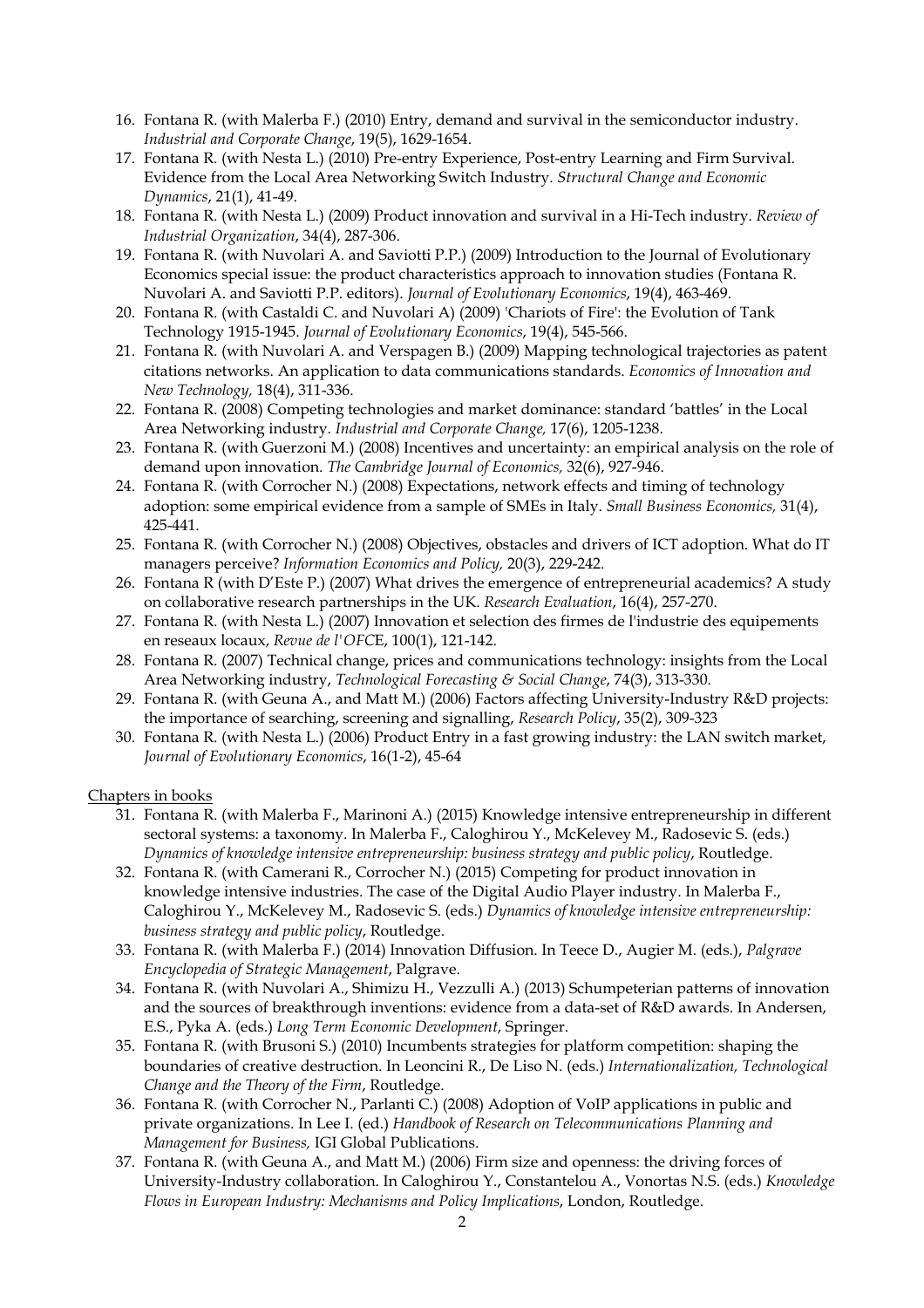### Manuscripts submitted to journals and/or currently under review (May 2017)

### Under review

- 38. Fontana R. (with Camerani R., Corrocher N.) Entry time, pre-entry experience, and firms' exit in the Digital Audio Player industry. Under revision (second round): *Research Policy*.
- 39. Fontana R. (with Bodas Freitas I.) Formalized problem-solving practices and the effect of collaborations with suppliers on a firm's innovative performance. Under revision (second round): *Journal of Product Innovation Management.*

### Submitted

- 40. Fontana R. (with Adams P., Marinoni A.) More 'Team' than 'Fame': Spinoff success in the U.S. television sitcom industry. Submitted to: *Industrial and Corporate Change*.
- 41. Fontana R. (with Camerani R., Corrocher N.) Were they pushed or did they jump? An empirical analysis of forced and unforced replacement of high-tech products. Submitted to *Journal of Marketing*.

Recent papers presented at conferences, workshops, and work in progress

- 42. Fontana R. (with Adams P., Malerba F.) Knowledge resources, spinouts and exit through acquisitions. Presented at *Eastern Academy of Management 2017 Conference*, Baltimore, May 11-13.
- 43. Fontana R. (with Adams P., Malerba F.) In my beginning is my end? Knowledge resources, spinouts and exit through acquisition. Presented at *the International Schumpeter Society 2016 Conference* Montreal, Canada.
- 44. Fontana R. (with Zirulia L.) How far from the tree does the (good) apple fall? Spin-out generation and the survival of high-tech firms. Presented at *Academy of Management Conference 2015*, Vancouver, Canada.

# **Personal information and professional experience**

# Personal life

• Married October 2009, Dr. Isabel Bodas de Araujo Freitas. Two daughters. Born November 2011. October 2013.

# Education

- October 2002, PhD in Science and Technology Policy Studies, Science and Technology Policy Research Unit – University of Sussex (UK)
- October 1998, MSc in Science and Technology Policy Studies, Science and Technology Policy Research Unit – University of Sussex (UK)
- April 1996, Degree in Economics (Laurea), Università degli Studi di Pavia, Italy.

# Professional positions at Universities

- January 2012 present: Associate Professor of Applied Economics at University of Pavia, Department of Economics and Management
- December 2008 December 2011: Tenured Assistant Professor of Applied Economics at University of Pavia, Department of Economics
- January 2005 November 2008: Assistant Professor ('Non tenured') of Applied Economics at University of Pavia, Department of Economics
- October 2002 November 2004: Post-doc Fellow at CESPRI Bocconi University, Milano, Italy

# Temporary academic appointments

- May 2014 June 2014: Visiting Researcher at Telecom Ecole de Management (France)
- September 2012 September 2013: Deputy director, Doctorate Research in Economics and Management of Technology, University of Pavia.
- November 2007 June 2012: representing Italy in the Management Committee of the EU research project "ACTION ISO605" A Telecommunications Economics COST Network.
- October 2007 January 2008: Visiting Fellow at Technical University of Eindhoven (The Netherlands)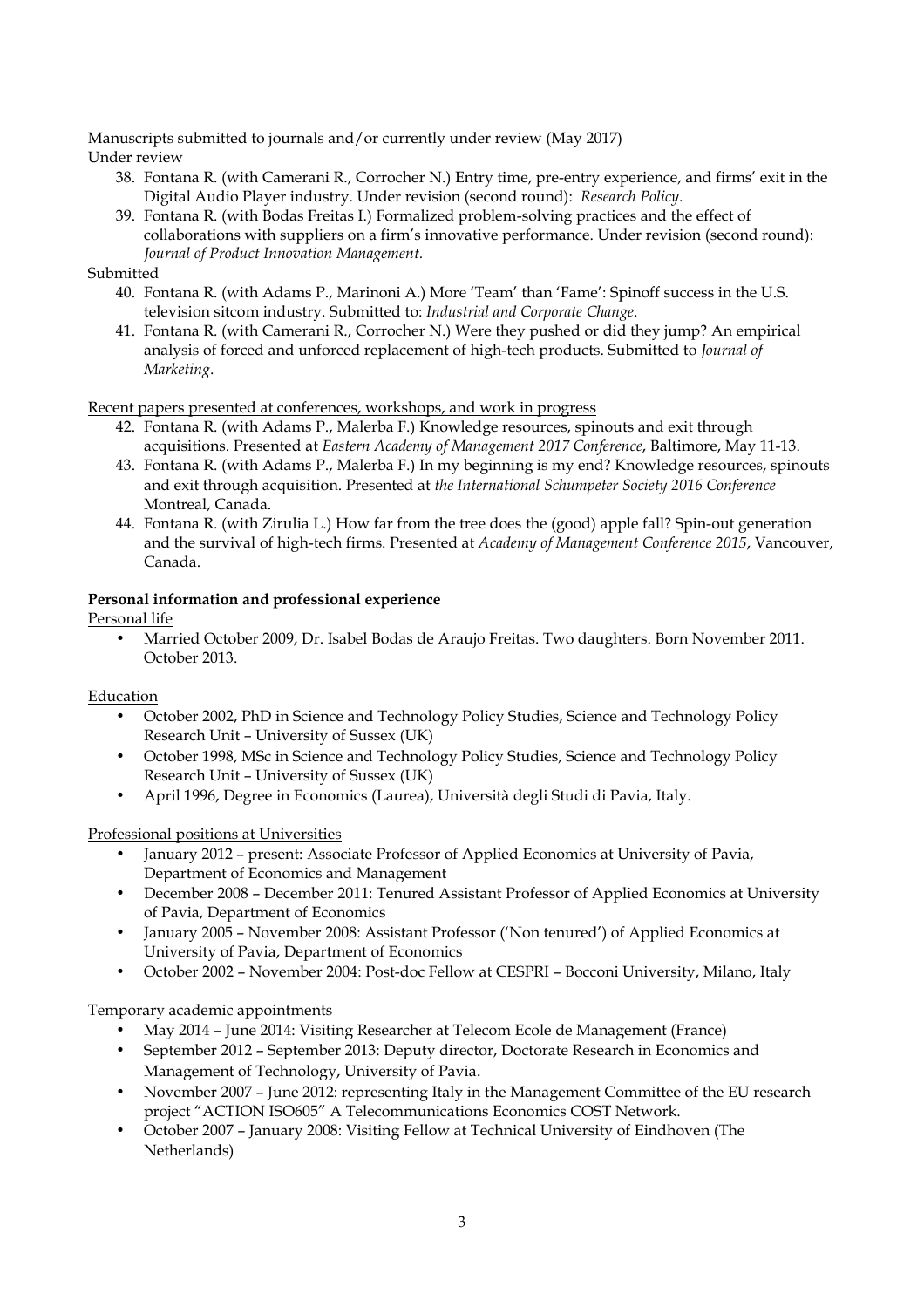# Positions in academic organizations

• December 2004 – present: Research Fellow at ICRIOS (Invernizzi Center for Research on Innovation, Organization, Strategy and Entrepreneurship) (formerly KITeS-CESPRI) – Bocconi University, Milano, Italy

Membership in Academic Organizations

- Academy of Management
- International Joseph A. Schumpeter Society

Board Service/Conference Organization

- January 2017 present: Evaluator of *European Research Council (ERC) ERC Proof of Concept 2017 Grant Scheme*
- Member Scientific committee of the *International Joseph A. Schumpeter Society*, Jena, July 27-30, 2014
- January 2013 present: Advisory editor, *Journal of Evolutionary Economics,*
- Guest editor, Special issue of *Journal of Evolutionary Economics* on "The product characteristics approach to innovation studies"
- May 2010: DIME Workshop: 'Measuring, Mapping and Modelling Technical Change', Sant'Anna School of Advanced Studies, Pisa, Italy, 6-7 May, 2010;
- December 2009: DIME Workshop: 'Industrial Dynamics and Sectoral Systems in Developing Economies', Università Bocconi, Milano, 9-10 December, 2009;
- October 2008: DIME Conference: 'Demand, Innovation and Industrial Dynamics', Università Bocconi, Milano, 23-24 October, 2008;
- October 2007: DIME Workshop: 'Demand, Product Characteristics and Innovation', Friedrich Schiller University, Jena, 18-19 October, 2007;
- June 2007: Conference: 'Knowledge Based Entrepreneurship: Innovation, Networks, and Systems', Università Bocconi , Milano, 4-5 June, 2007;
- April 2007: DIME Workshop: 'Demand and Innovation', GREDEG Sophie Antipolis, Nice, 26-27 April, 2007.

# Service in professional community: request to referee

Strategic Management Journal, Research Policy, Industrial and Corporate Change, Small Business Economics, Journal of Evolutionary Economics, Industry & Innovation, Science and Public Policy, Information Economics and Policy, Economics of Innovations and New Technology, Structural Change and Economic Dynamics, Telecommunications Policy, Technovation, Regional Studies, Journal of Business Survey, Telematics & Informatics, International Journal of Technology Management , Technology Analysis and Strategic Management, Academy of Management Conference (2005-present), Danish Research Unit for Industrial Dynamics (DRUID) Summer Conference (2005-present).

### Active participation in funded research projects

- 2013 2016: active researcher in the project: "Cre8tv Unveiling Creativity". This was a three years long EU funded research project. Principal investigator: Bruce Tether (Manchester University, UK)
- 2013 2015: active researcher and Work Package co-ordinator in the project: "R&D Policy by Sector: A Cross-Country Investigation". This was a two years long research project funded by the Norwegian Research Council. Principal Investigator: Fulvio Castellacci (Norwegian institute of International Affairs, Norway)
- 2009 2012: active researcher in the project: "AEGIS Advancing Knowledge-Intensive Entrepreneurship and Innovation for Economic Growth and Social Well-being in Europe ". This was a three years long EU funded research project. Principal Investigator: Franco Malerba (Bocconi University, Italy);
- 2007 2010 DG Research, European Commission, member of Management Committee "ACTION ISO605" A Telecommunications Economics COST Network.
- 2007 2010: active researcher and deputy co-ordinator of the project: "Cultural and Innovation Dynamics (CID): Explaining the Uneven Evolution of Human Knowledge ". This was a three years long EU funded research project within the programme "New and Emerging Science and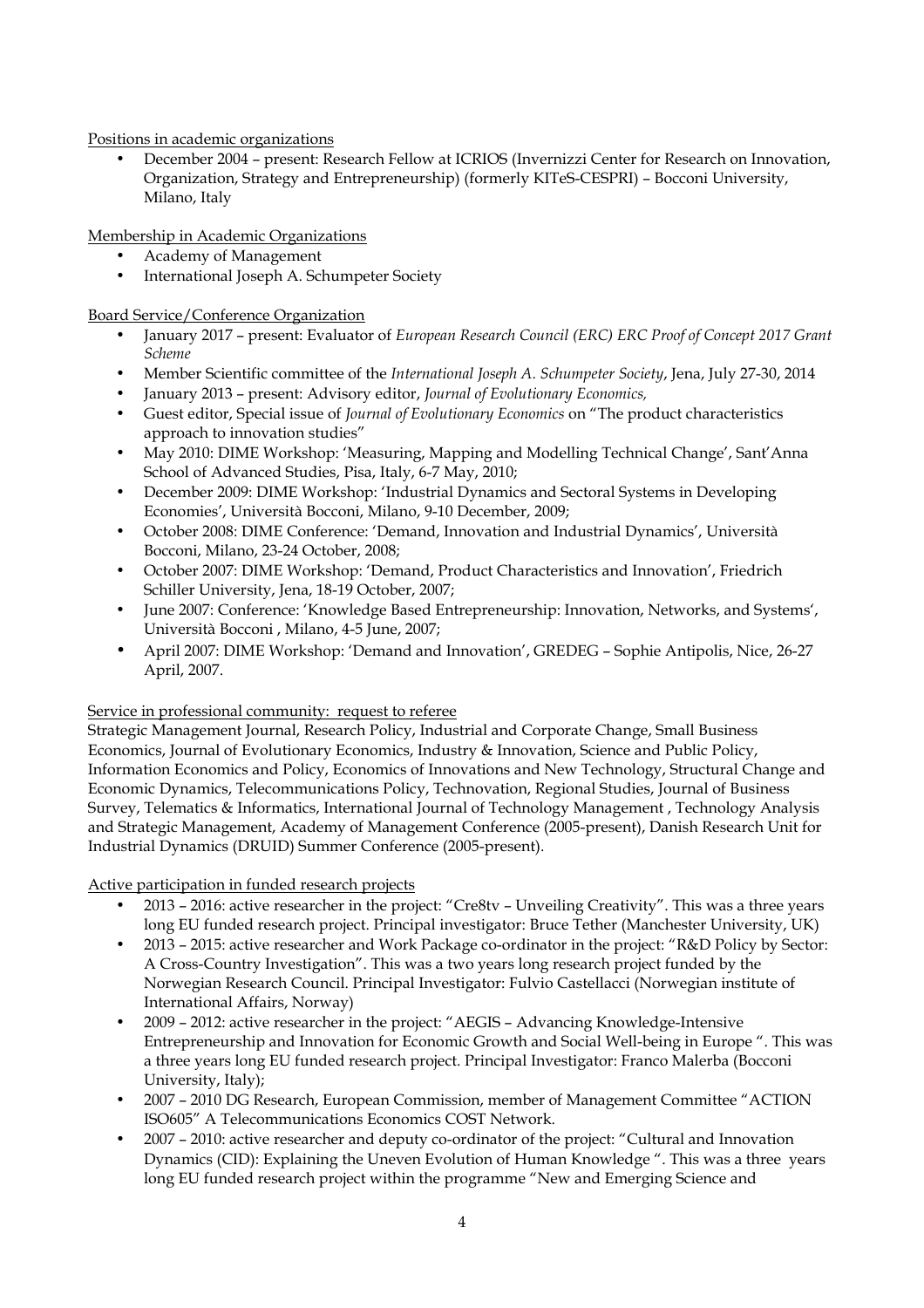Technology" - Call identifier: FP6-2005-NEST-PATH Proposal No 043345. Principal Investigator: Stefano Brusoni (Bocconi University, Italy);

- 2005 2010 : active researcher and assistant co-ordinator for the Research Activity Line (RAL) 2 of the EU network of excellence DIME (Dynamics of Institutions and Markets in Europe). This was a five years long network of excellence funded by the EU within Framework Programme 6. Principal Investigator: Franco Malerba (Bocconi University, Italy);
- 2007-2009, PRIN 2006, active researcher at Pavia University within the research project, "Microeconomics and microelectronics: innovation, demand and vertical disintegration in the semiconductor industry". This was a two years long research project funded by the Italian Ministry of University (MIUR). National Coordinator: Franco Malerba (Bocconi University, Italy); Local Coordinator: Margherita Balconi (University of Pavia, Italy);
- 2006-2009, FIRB 2007, active researcher at Pavia University within the research project: "Research and entrepreneurship in the knowledge society." (RBNE039XKA). This was a three years long research project funded by the Italian Ministry of University (MIUR). National Coordinator: Franco Malerba (Bocconi University, Italy); Local Coordinator: Margherita Balconi (University of Pavia, Italy);
- 2004-2006: PRIN 2005, active researcher at Bocconi University within the research project: "Demand, Innovation and Industrial Dynamics". This was a two years long research project funded by the Italian Ministry of University (MIUR). National and Local Coordinator: Franco Malerba (Bocconi University, Italy);

# Invited seminars

• Telecom Ecole de Management (France), Grenoble Ecole de Management (France), UNU-MERIT, Maastricht University (The Netherlands), Universitat Autonoma de Barcelona (Spain), BETA – University of Strasbourg (France), SPRU – University of Sussex (UK), INGENIO – Polytechnic University of Valencia (Spain), ISEG – University of Lisbon (Portugal), CIRCLE – Lund University (Sweden), Hitotsubashi University (Japan), Technical University Eindhoven (The Netherlands), Utrecht University (The Netherlands), Università di Pavia (Italy), CESPRI-Università Commerciale Luigi Bocconi, (Italy).

Active participation in conferences (most recent 3 years)

- Industrial and Corporate Change Conference *"Beyond Technological Innovation and Diffusion. The Drivers of Economic Change and Economic Coordination: from Knowledge and Technology to Organizational Learning and Industrial Dynamics"*, December 12-14, 2016, Haas School of Business University of California, Berkeley;
- *DRUID Summer 2016 Conference*, Copenhagen, June 13-15 2016, Denmark;
- 3 rd International Conference on *"The Dynamics of Entrepreneurship"*, Mannheim, June 6-7, 2016, Germany;
- *Academy of Management Conference 2015*, Vancouver, Canada.
- Conference of the *International Joseph A. Schumpeter Society*, Jena, July 27-30, 2014, Germany;

| I articipation in Boctoral alboeration committees |                     |               |                |  |
|---------------------------------------------------|---------------------|---------------|----------------|--|
| Name                                              | University/Dept     | Year complete | Duties         |  |
| Lydia Christina Reichensperger                    | University of Pavia | Ongoing       | Principal      |  |
| Alessandro Caiani                                 | University of Pavia | 2012          | Reading member |  |
| Eugenio Caverzasi                                 | University of Pavia | 2012          | Reading member |  |
| Antoine Jean Godin                                | University of Pavia | 2012          | Reading member |  |
| Gianluca Capone                                   | Bocconi University  | 2011          | Reading member |  |

#### Participation in Doctoral dissertation committees

### Teaching

Doctorate level

- September 2016 present: faculty member of PhD in Economics. Jointly organized by Sant'Anna School of Advanced Studies, Pisa, Italy & Institute of Advanced Studies (IUSS), Pavia Italy
- January 2013 June 2014: 'Economics and Management of Innovation' (10 hours). PhD in Economics and Management, University of Pavia, Italy.